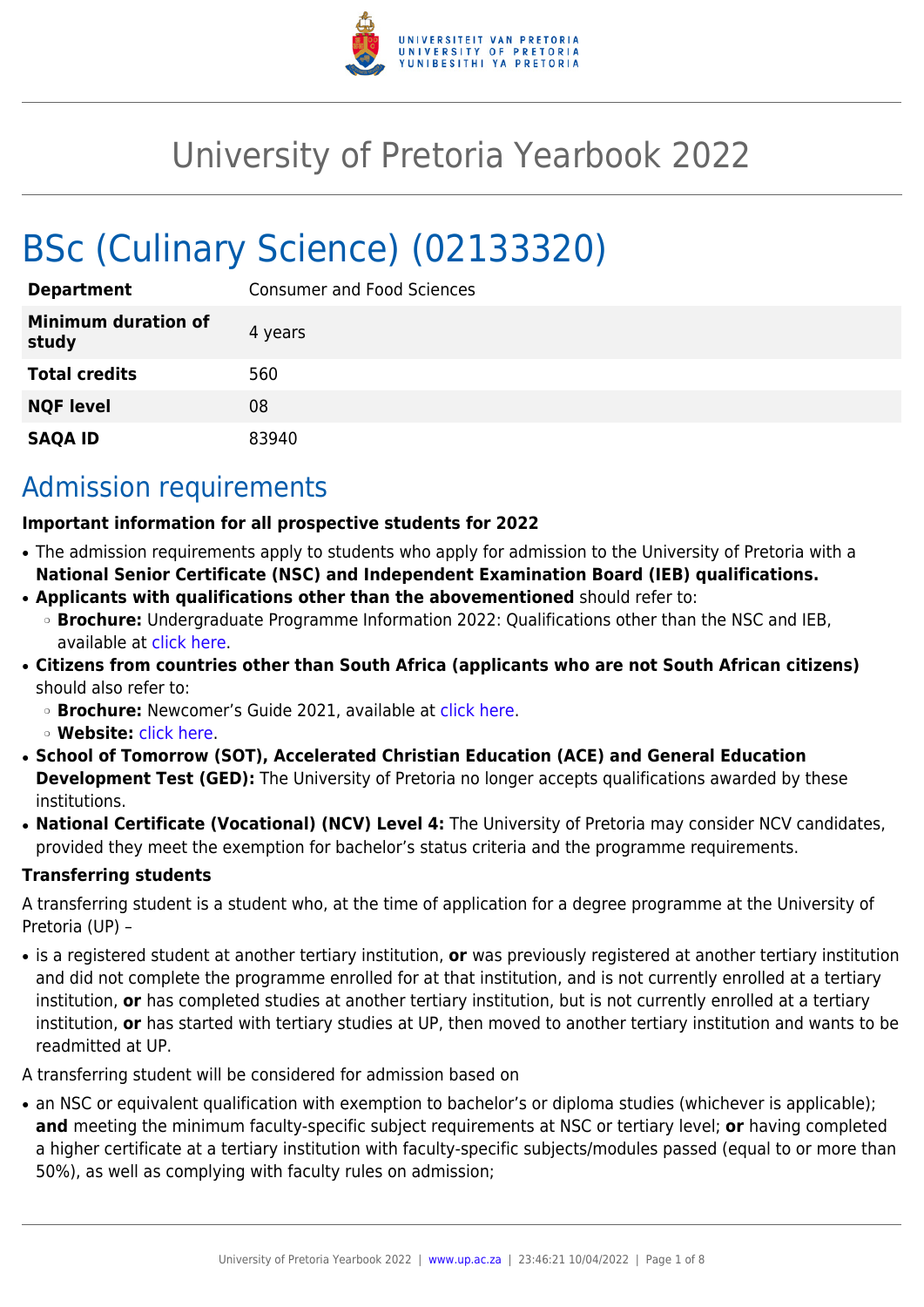

- previous academic performance (must have passed all modules registered for up to the closing date of application ) or as per faculty regulation/promotion requirements;
- a certificate of good conduct.

**Note:** Students who have been dismissed at the previous institution due to poor academic performance, will not be considered for admission to UP.

#### **Returning students**

A returning student is a student who, at the time of application for a degree programme –

● is a registered student at UP, and wants to transfer to another degree at UP, **or** was previously registered at UP and did not complete the programme enrolled for, and did not enrol at another tertiary institution in the meantime (including students who applied for leave of absence), **or** has completed studies at UP, but is not currently enrolled or was not enrolled at another tertiary institution after graduation.

A returning student will be considered for admission based on

- an NSC or equivalent qualification with exemption to bachelor's or diploma studies (whichever is applicable); **and** meeting the minimum faculty-specific subject requirements at NSC or tertiary level; **or** previous academic performance (should have a cumulative weighted average of at least 50% for the programme enrolled for);
- having applied for and was granted leave of absence.

**Note:** Students who have been excluded/dismissed from a faculty due to poor academic performance may be considered for admission to another programme at UP. The Admissions Committee may consider such students if they were not dismissed more than twice. Only ONE transfer between UP faculties will be allowed, and a maximum of two (2) transfers within a faculty.

### **Important faculty-specific information on undergraduate programmes for 2022**

- The closing date is an administrative admission guideline for non-selection programmes. Once a non-selection programme is full and has reached the institutional targets, then that programme will be closed for further admissions, irrespective of the closing date. However, if the institutional targets have not been met by the closing date, then that programme will remain open for admissions until the institutional targets are met.
- The following persons will be considered for admission: Candidates who have a certificate that is deemed by the University to be equivalent to the required National Senior Certificate (NSC) with university endorsement; candidates who are graduates from another tertiary institution or have been granted the status of a graduate of such an institution, and candidates who are graduates of another faculty at the University of Pretoria.
- Life Orientation is excluded when calculating the Admission Point Score (APS).
- Grade 11 results are used for the conditional admission of prospective students. Final admission is based on the final NSC/IEB results.

#### **University of Pretoria website: [click here](http://www.up.ac.za/nas)**

| <b>Minimum requirements</b><br><b>Achievement level</b><br><b>English Home</b> |                    |                          |            |
|--------------------------------------------------------------------------------|--------------------|--------------------------|------------|
| Language or<br><b>English First</b><br><b>Additional</b>                       | <b>Mathematics</b> | <b>Physical Sciences</b> | <b>APS</b> |
| Language<br>NSC/IEB                                                            | NSC/IEB<br>5       | NSC/IEB<br>5             | 32         |

Candidates who do not comply with the minimum admission requirements for BSc (Culinary Science), may be considered for admission to the BSc – Extended programme – Biological and Agricultural Sciences, which requires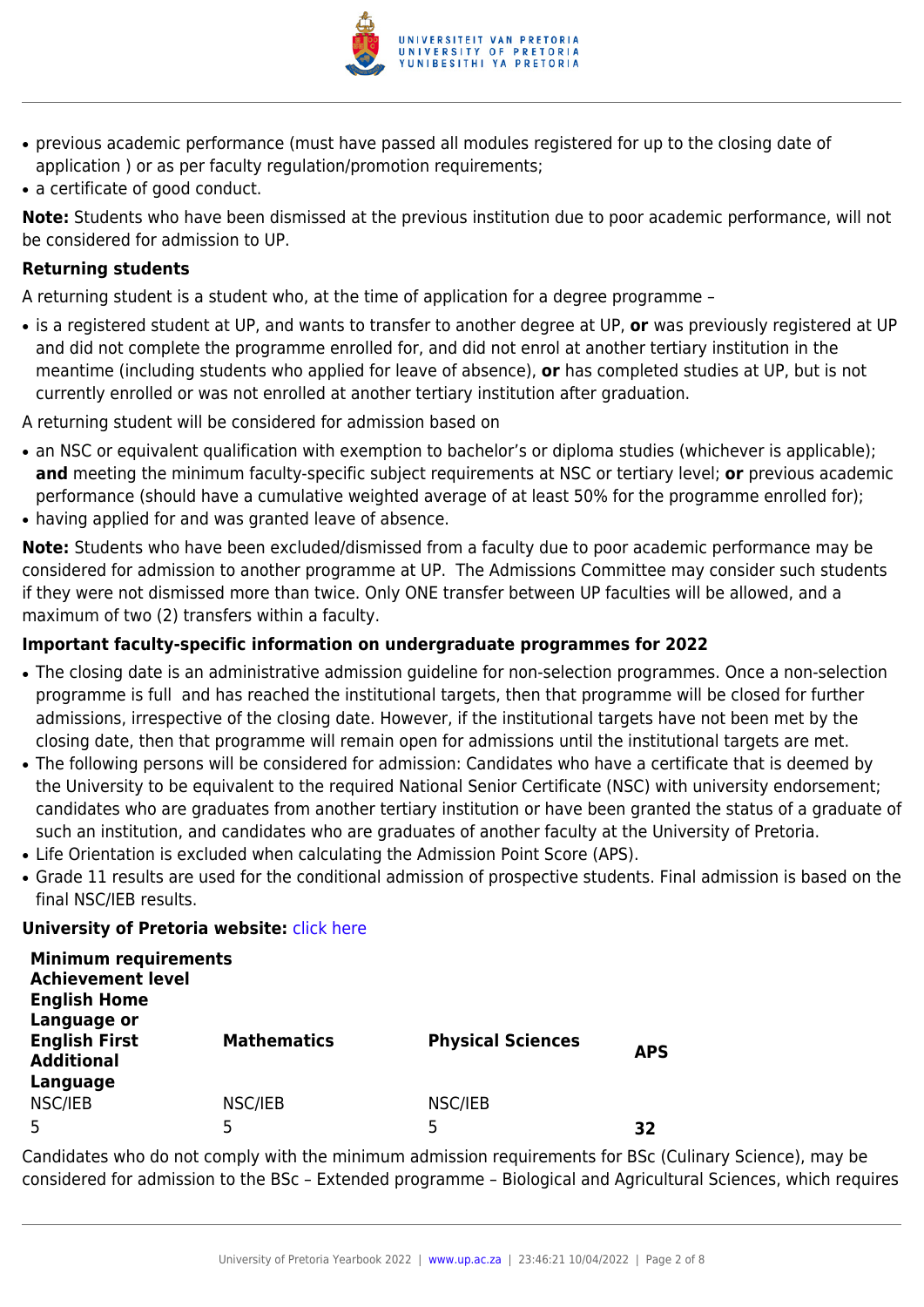

an additional year of study. Students who are placed in the BSc – Extended programme – Biological and Agricultural Sciences will take a minimum of five years to complete the BSc (Culinary Science) programme.

| <b>Minimum requirements</b><br><b>Achievement level</b><br><b>English Home</b> | <b>BSc - Extended Programme - Biological and Agricultural Sciences</b> |                          |            |
|--------------------------------------------------------------------------------|------------------------------------------------------------------------|--------------------------|------------|
| Language or<br><b>English First</b><br><b>Additional</b><br>Language           | <b>Mathematics</b>                                                     | <b>Physical Sciences</b> | <b>APS</b> |
| NSC/IEB                                                                        | NSC/IEB                                                                | NSC/IEB                  |            |
| $\overline{4}$                                                                 | 4                                                                      | 4                        | 26         |

#### **Note:**

\*The BSc – Extended programmes are not available for students who meet all the requirements for the corresponding mainstream programme.

\*Please note that only students who apply in their final NSC or equivalent qualification year will be considered for admission into any of the BSc – Extended programmes.

# Other programme-specific information

### **1.1 Requirements for specific modules**

A candidate who:

- a. does not qualify for STK 110, must enrol for STK 113 and STK 123;
- b. egisters for Mathematical Statistics (WST) and Statistics (STK) modules must take note that WST and STK modules, except for STK 281, may not be taken simultaneously in a programme; a student must take one and only one of the following options:
- WST 111, WST 121, WST 212, WST 211, WST 221, WST 311, WST 312, WST 322, WST 321, and STK 353 or
- WST 111, WST 121, WST 212, WST 211, WST 221, WST 311, WST 312, WST 322, STK320, STK353. or
- STK 110, STC 122, STK 210, STK 220, WST 212, STK 310, STK 320, STK 353.
- c. registers for a module presented by another faculty must take note of the timetable clashes, prerequisites for that module, subminimum required in examination papers, supplementary examinations, etc.

### **1.2 Fundamental modules**

- a. It is compulsory for all new first-year students to satisfactorily complete the Academic orientation (UPO 102) and to take Academic information management modules (AIM 111 and AIM 121) and Language and study skills (LST 110). Please see curricula for details.
- b. Students who intend to apply for admission to MBChB or BChD in the second semester, when places become available in those programmes, may be permitted to register for up to 80 module credits and 4 core modules in the first semester during the first year provided that they obtained a final mark of no less than 70% for Grade 12 Mathematics and achieved an APS of 34 or more in the NSC.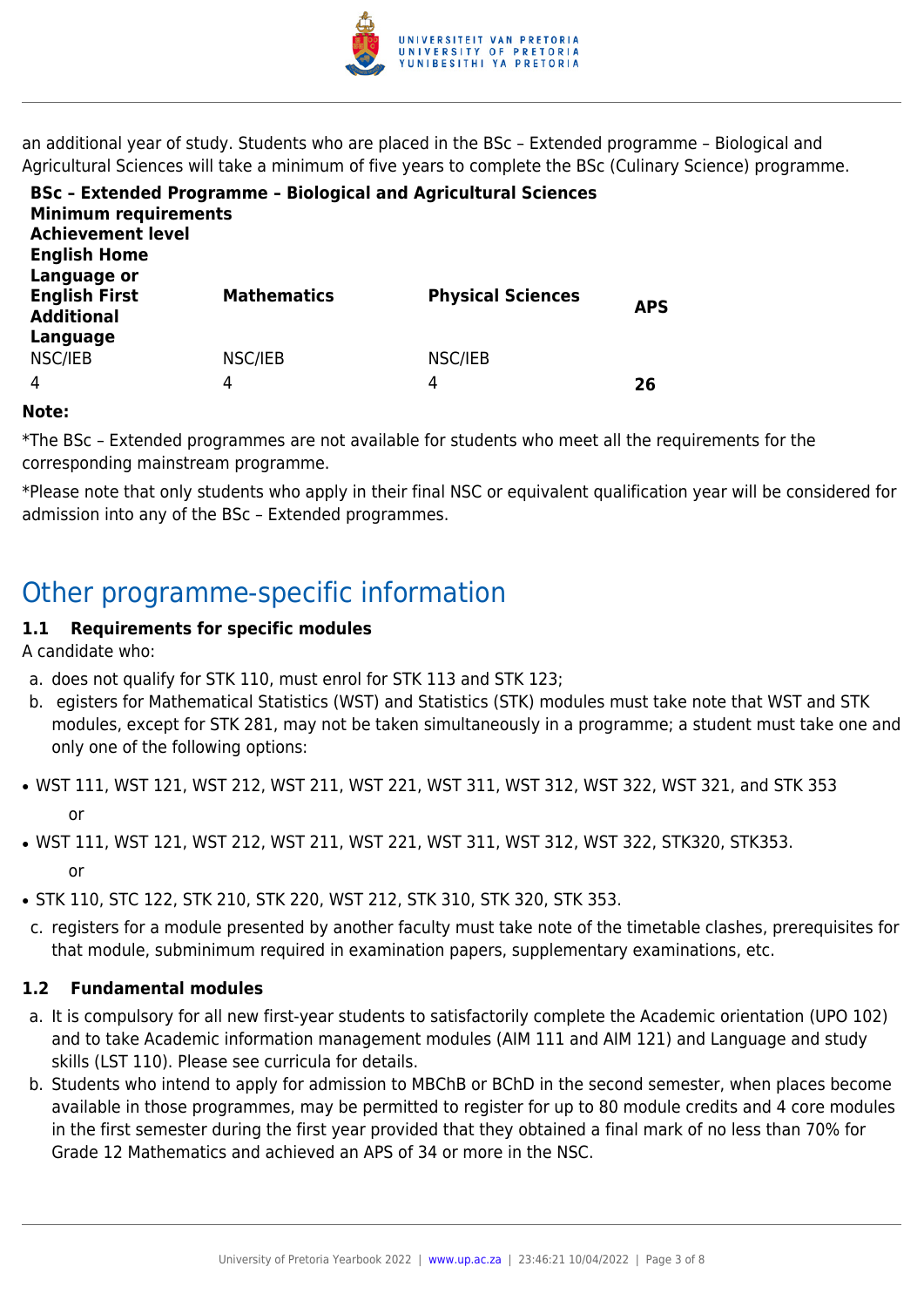

# Promotion to next study year

A student will be promoted to the following year of study if he or she passed 100 credits of the prescribed credits for a year of study, unless the Dean on the recommendation of the relevant head of department decides otherwise. A student who does not comply with the requirements for promotion to the following year of study, retains the credit for the modules already passed and may be admitted by the Dean, on recommendation of the relevant head of department, to modules of the following year of study to a maximum of 48 credits, provided that it will fit in with both the lecture and examination timetable.

#### **General promotion requirements in the faculty**

All students whose academic progress is not acceptable can be suspended from further studies.

- A student who is excluded from further studies in terms of the stipulations of the abovementioned regulations, will be notified in writing by the Dean or Admissions Committee at the end of the relevant semester.
- A student who has been excluded from further studies may apply in writing to the Admissions Committee of the Faculty of Natural and Agricultural Sciences for re-admission.
- Should the student be re-admitted by the Admissions Committee, strict conditions will be set which the student must comply with in order to proceed with his/her studies.
- Should the student not be re-admitted to further studies by the Admissions Committee, he/she will be informed in writing.
- Students who are not re-admitted by the Admissions Committee have the right to appeal to the Senate Appeals Committee.
- Any decision taken by the Senate Appeals Committee is final.

# Practical/clinical/internship information

OPI 400 (Experiential training in industry): During the first to fourth years of study, students must complete a total of 480 hours experiential training in the industry to develop practical and occupational skills, participate in community engagement and provide service learning. This is equal to 3 weeks x 40 hours (120 hours) per year, according to requirements as determine by the head of department. These "credits" include evidence of experiential training, service learning and community engagement during the four years of the study programme and must be successfully completed together with a complete portfolio before the degree will be conferred. Please note: Various practical and industry interaction activities support the theoretical component of VDS 414 & VDS 424, VDS 413 and FST 413 and take place after hours to develop practical and industry skills.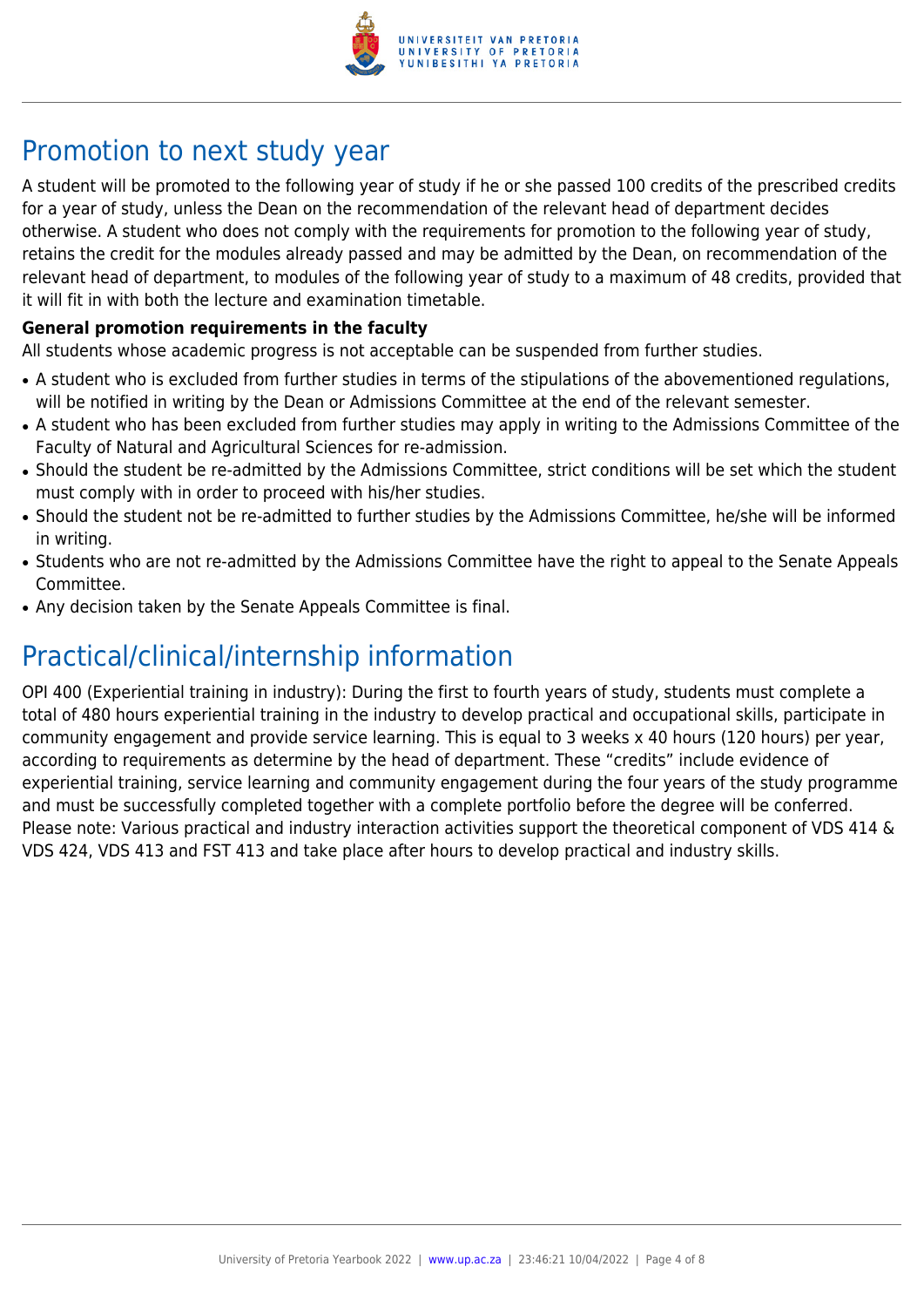

# Curriculum: Year 1

### **Minimum credits: 136**

Fundamental  $= 14$  credits  $Core = 122 \text{ credits}$ 

### **Fundamental modules**

[Academic information management 111](https://www.up.ac.za/yearbooks/2022/modules/view/AIM 111) (AIM 111) - Credits: 4.00 [Academic information management 121](https://www.up.ac.za/yearbooks/2022/modules/view/AIM 121) (AIM 121) - Credits: 4.00 [Language and study skills 110](https://www.up.ac.za/yearbooks/2022/modules/view/LST 110) (LST 110) - Credits: 6.00 [Academic orientation 102](https://www.up.ac.za/yearbooks/2022/modules/view/UPO 102) (UPO 102) - Credits: 0.00

### **Core modules**

[Marketing management 120](https://www.up.ac.za/yearbooks/2022/modules/view/BEM 120) (BEM 120) - Credits: 10.00 [Biometry 120](https://www.up.ac.za/yearbooks/2022/modules/view/BME 120) (BME 120) - Credits: 16.00 [General chemistry 117](https://www.up.ac.za/yearbooks/2022/modules/view/CMY 117) (CMY 117) - Credits: 16.00 [General chemistry 127](https://www.up.ac.za/yearbooks/2022/modules/view/CMY 127) (CMY 127) - Credits: 16.00 [Physiology 110](https://www.up.ac.za/yearbooks/2022/modules/view/FSG 110) (FSG 110) - Credits: 6.00 [Physiology 120](https://www.up.ac.za/yearbooks/2022/modules/view/FSG 120) (FSG 120) - Credits: 6.00 [Introduction to microbiology 161](https://www.up.ac.za/yearbooks/2022/modules/view/MBY 161) (MBY 161) - Credits: 8.00 [Molecular and cell biology 111](https://www.up.ac.za/yearbooks/2022/modules/view/MLB 111) (MLB 111) - Credits: 16.00 [Basic food preparation 111](https://www.up.ac.za/yearbooks/2022/modules/view/VDS 111) (VDS 111) - Credits: 6.00 [Basic food preparation 121](https://www.up.ac.za/yearbooks/2022/modules/view/VDS 121) (VDS 121) - Credits: 6.00 [Mathematics 134](https://www.up.ac.za/yearbooks/2022/modules/view/WTW 134) (WTW 134) - Credits: 16.00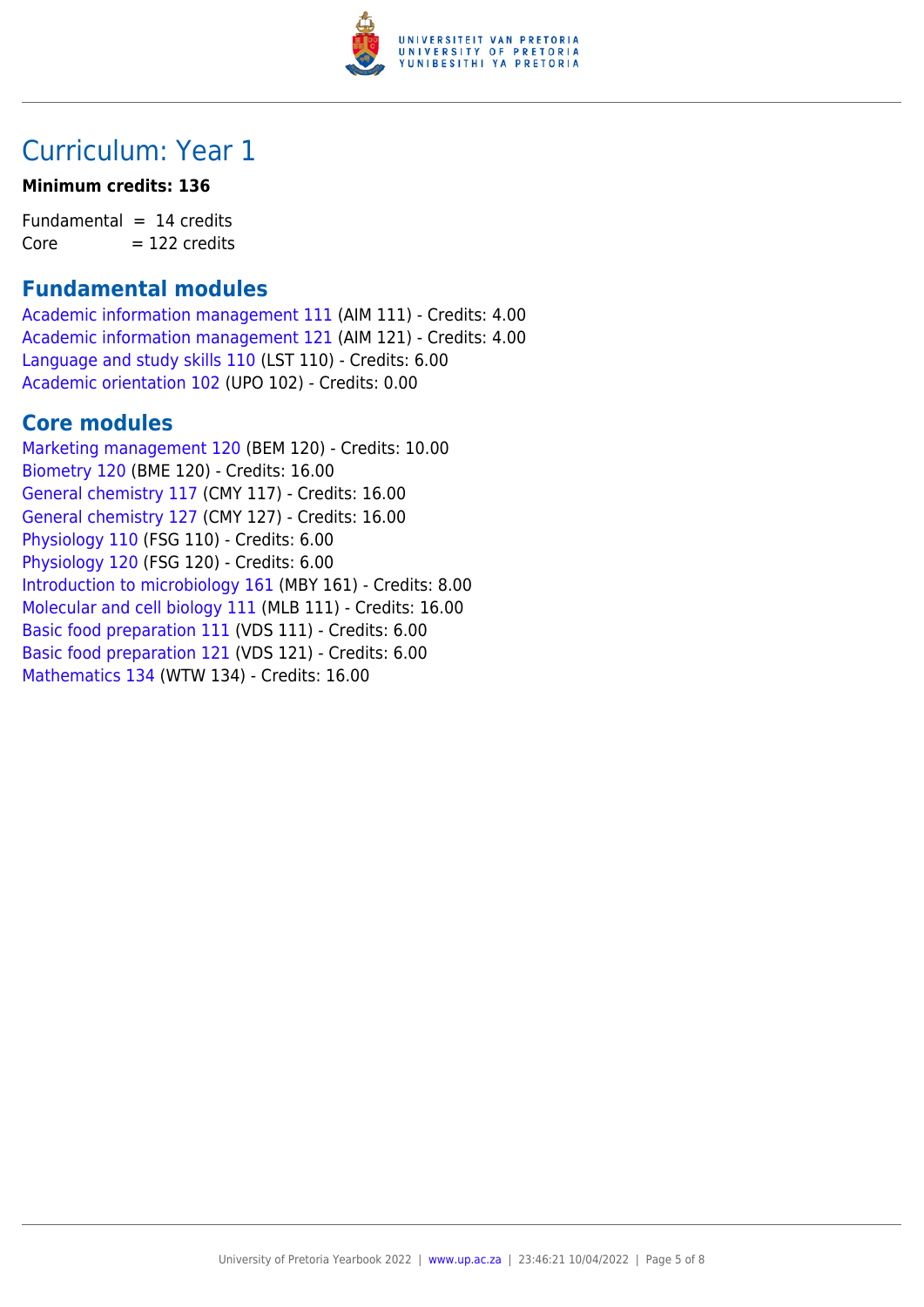

### Curriculum: Year 2

### **Minimum credits: 144**

### **Core modules**

[Introduction to proteins and enzymes 251](https://www.up.ac.za/yearbooks/2022/modules/view/BCM 251) (BCM 251) - Credits: 12.00 [Carbohydrate metabolism 252](https://www.up.ac.za/yearbooks/2022/modules/view/BCM 252) (BCM 252) - Credits: 12.00 [Introductory biochemistry 257](https://www.up.ac.za/yearbooks/2022/modules/view/BCM 257) (BCM 257) - Credits: 12.00 [Lipid and nitrogen metabolism 261](https://www.up.ac.za/yearbooks/2022/modules/view/BCM 261) (BCM 261) - Credits: 12.00 [Consumer behaviour 212](https://www.up.ac.za/yearbooks/2022/modules/view/BEM 212) (BEM 212) - Credits: 16.00 [Principles of food processing and preservation 260](https://www.up.ac.za/yearbooks/2022/modules/view/FST 260) (FST 260) - Credits: 12.00 [Bacteriology 251](https://www.up.ac.za/yearbooks/2022/modules/view/MBY 251) (MBY 251) - Credits: 12.00 [Food microbiology 262](https://www.up.ac.za/yearbooks/2022/modules/view/MBY 262) (MBY 262) - Credits: 12.00 [Consumer facilitation 222](https://www.up.ac.za/yearbooks/2022/modules/view/VBF 222) (VBF 222) - Credits: 8.00 [Food commodities and preparation 210](https://www.up.ac.za/yearbooks/2022/modules/view/VDS 210) (VDS 210) - Credits: 18.00 [Food commodities and preparation 221](https://www.up.ac.za/yearbooks/2022/modules/view/VDS 221) (VDS 221) - Credits: 18.00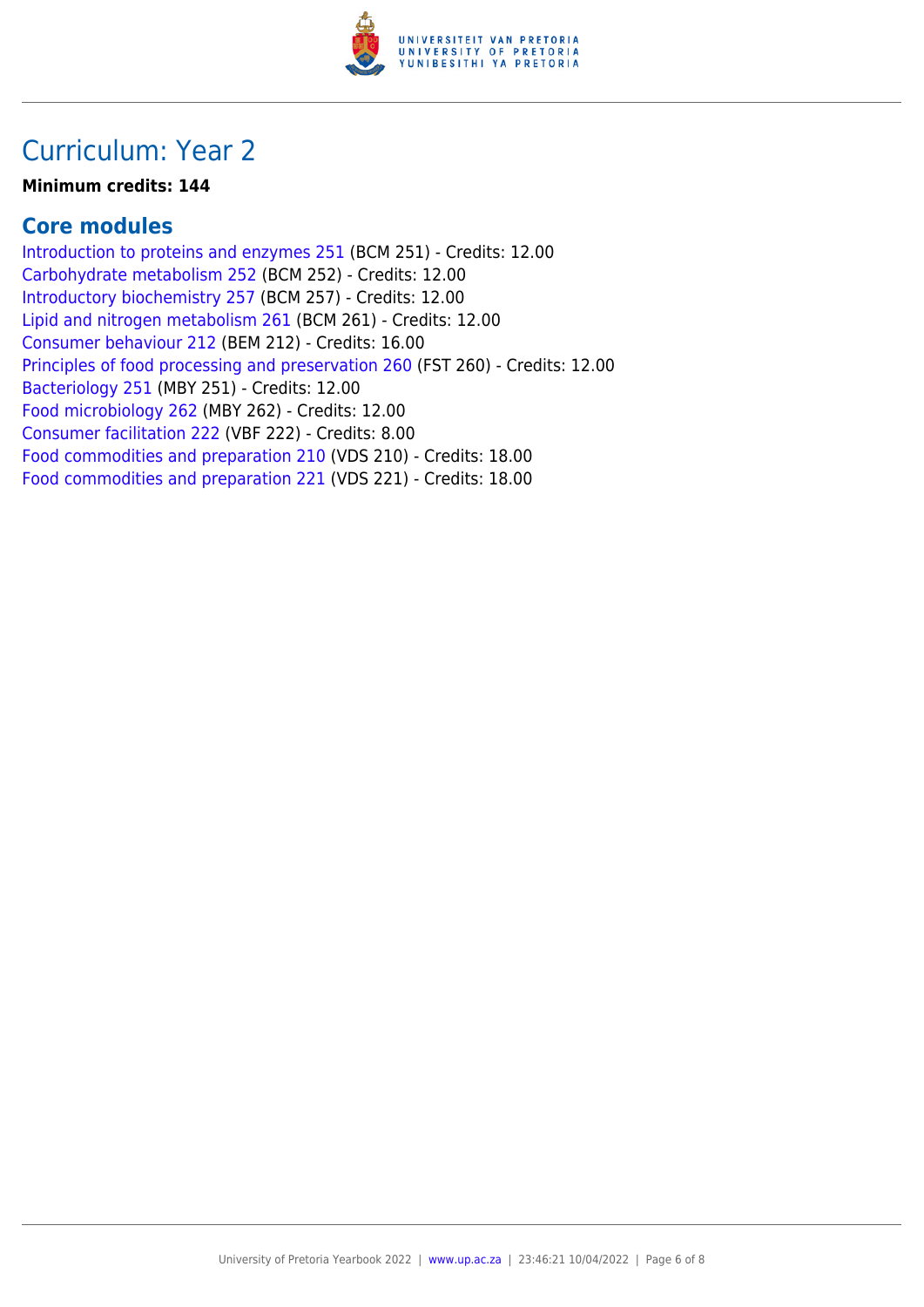

### Curriculum: Year 3

### **Minimum credits: 140**

### **Core modules**

[Food chemistry 351](https://www.up.ac.za/yearbooks/2022/modules/view/FST 351) (FST 351) - Credits: 18.00 [Food chemistry \(2\) 352](https://www.up.ac.za/yearbooks/2022/modules/view/FST 352) (FST 352) - Credits: 18.00 [Food service management 321](https://www.up.ac.za/yearbooks/2022/modules/view/VDB 321) (VDB 321) - Credits: 18.00 [Nutrition \(Capita Selecta from HNT 210\) 310](https://www.up.ac.za/yearbooks/2022/modules/view/VDG 310) (VDG 310) - Credits: 17.00 [Nutrition \(Capita Selecta from HNT 220\) 320](https://www.up.ac.za/yearbooks/2022/modules/view/VDG 320) (VDG 320) - Credits: 17.00 [Consumer food research 310](https://www.up.ac.za/yearbooks/2022/modules/view/VDS 310) (VDS 310) - Credits: 21.00 [Large-scale food production and restaurant management 322](https://www.up.ac.za/yearbooks/2022/modules/view/VDS 322) (VDS 322) - Credits: 31.00